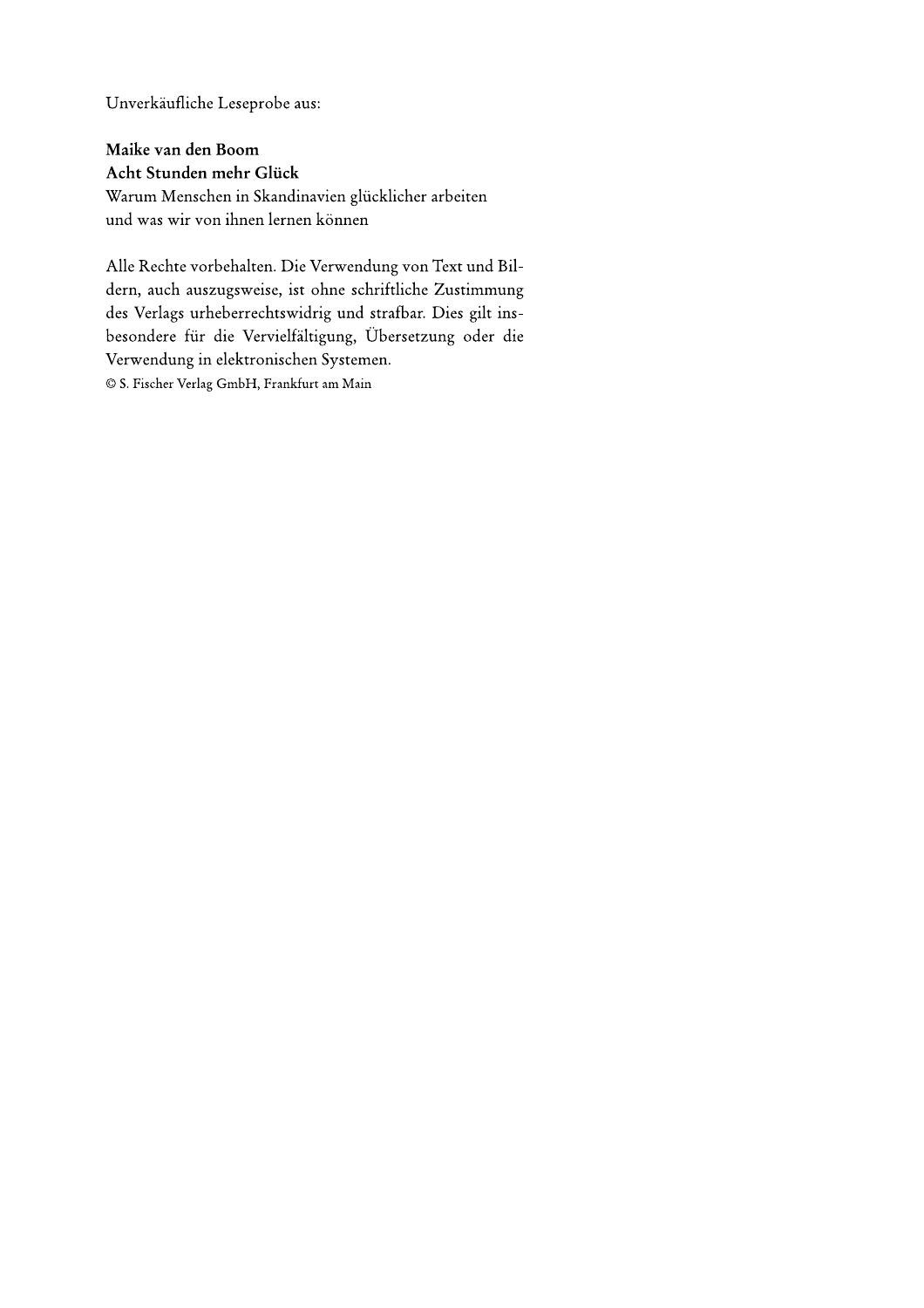## Inhalt

|                                           | 11  |
|-------------------------------------------|-----|
|                                           | 24  |
| Glück ist eine Lebensentscheidung         | 30  |
| Wer nicht lebt, kann auch nicht arbeiten  | 37  |
|                                           | 41  |
|                                           | 46  |
| Beziehungen sind das ganze Leben          | 49  |
|                                           | 57  |
| Echtes Verständnis steht nicht auf Papier | 69  |
|                                           | 74  |
|                                           | 78  |
|                                           | 87  |
| Kinder als Weiterbildungsmaßnahme         | 96  |
| Die Sache mit der Kinderfreundlichkeit    | 99  |
|                                           | 104 |
| Wahrheit steht am Anfang von Vertrauen    | 114 |
|                                           | 117 |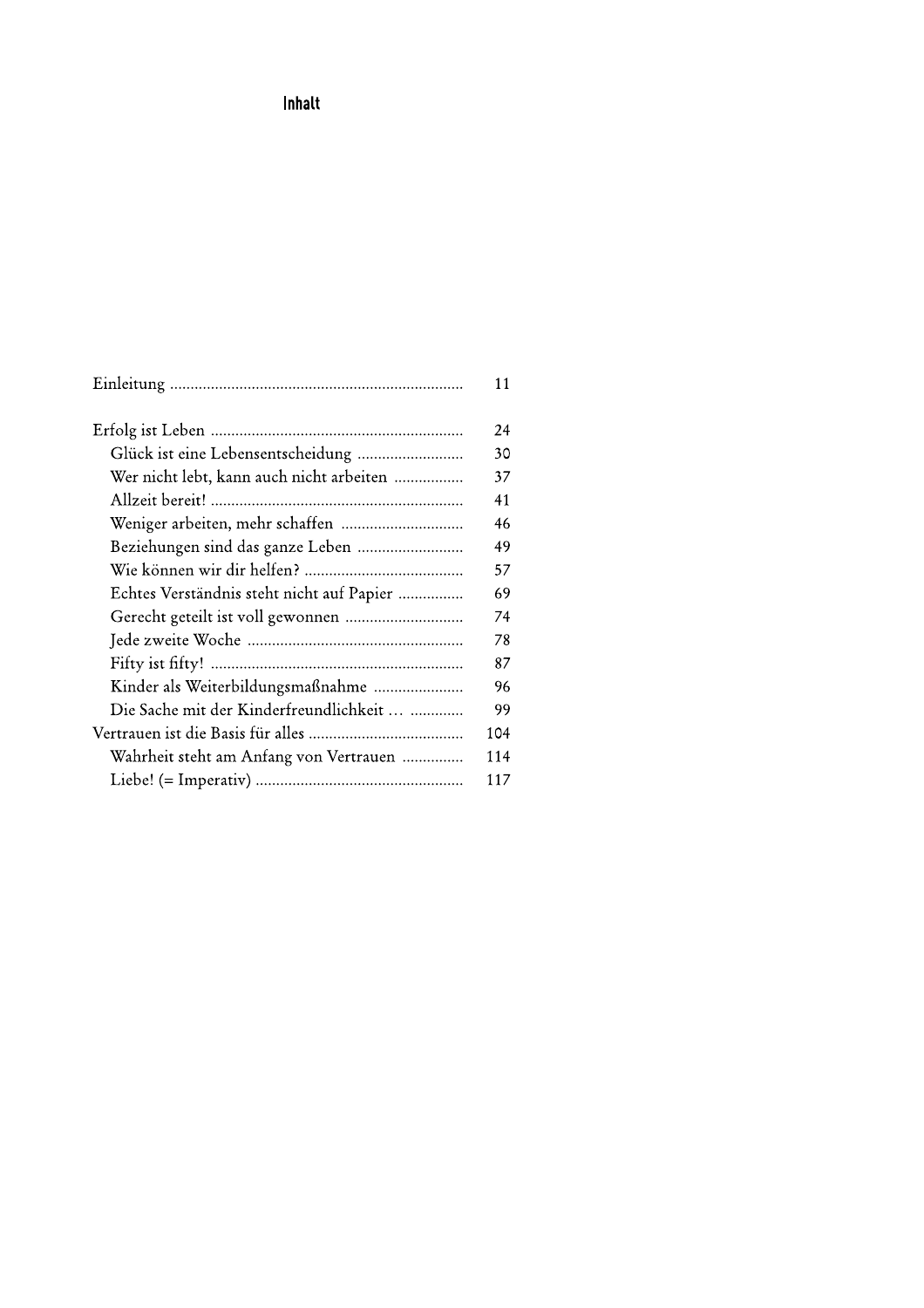|                                               | 121 |
|-----------------------------------------------|-----|
| Vertrauen mixt man im Verhältnis 90/10        | 130 |
| Sei frech und wild und wunderbar!             | 138 |
|                                               | 150 |
| Skandinavier haben hohe Decken                | 154 |
| Freiheit. Ein Wort. Ein Versprechen.          | 161 |
| Die Neugierde der furchtlosen Eroberer        | 172 |
|                                               | 173 |
|                                               | 187 |
|                                               | 192 |
|                                               | 206 |
|                                               | 219 |
|                                               | 224 |
| Für alles zu haben, vor wenig Angst           | 233 |
|                                               | 245 |
|                                               | 254 |
|                                               | 262 |
| Wo entschieden wird, da passieren Fehler      | 264 |
| Wer aus der Box springt, sollte sicher landen | 269 |
|                                               | 278 |
|                                               | 282 |
|                                               | 285 |
|                                               | 301 |
|                                               | 308 |
| Zusammen Zähne putzen und                     |     |
|                                               | 311 |
|                                               | 324 |
|                                               | 329 |
| Sag nicht nein, wenn du auch ja sagen kannst  | 335 |
| Das Wort Teilen ist unsagbar wichtig          | 340 |
|                                               |     |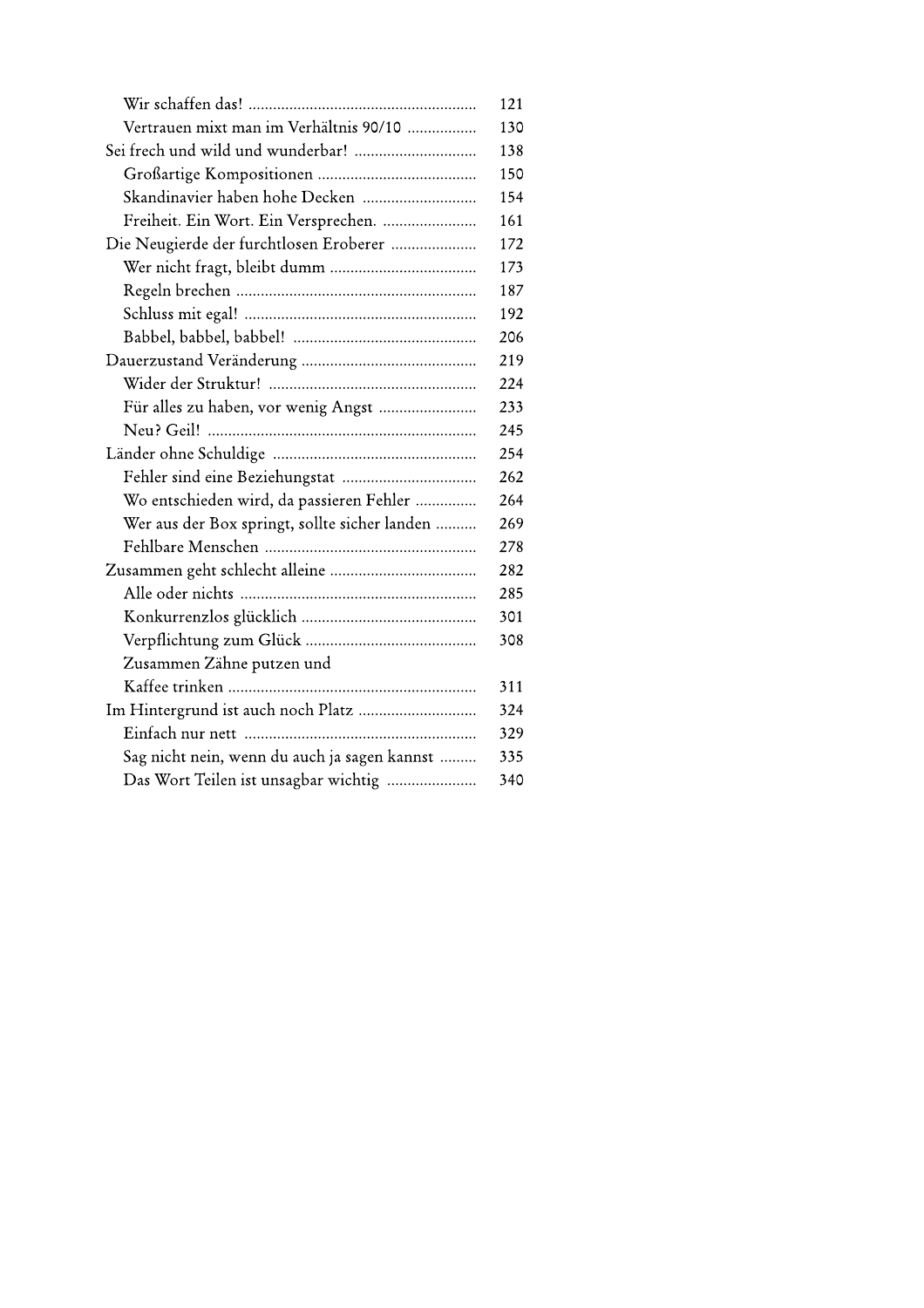|                                             | 348 |
|---------------------------------------------|-----|
|                                             | 358 |
| Schlechtes Wetter ist 'ne schlechte Ausrede | 370 |
|                                             | 371 |
|                                             | 373 |
|                                             | 378 |
|                                             | 381 |
| Kein Bestseller ist einen Stützstrumpf wert | 386 |
|                                             | 390 |
|                                             | 391 |
|                                             | 397 |
|                                             |     |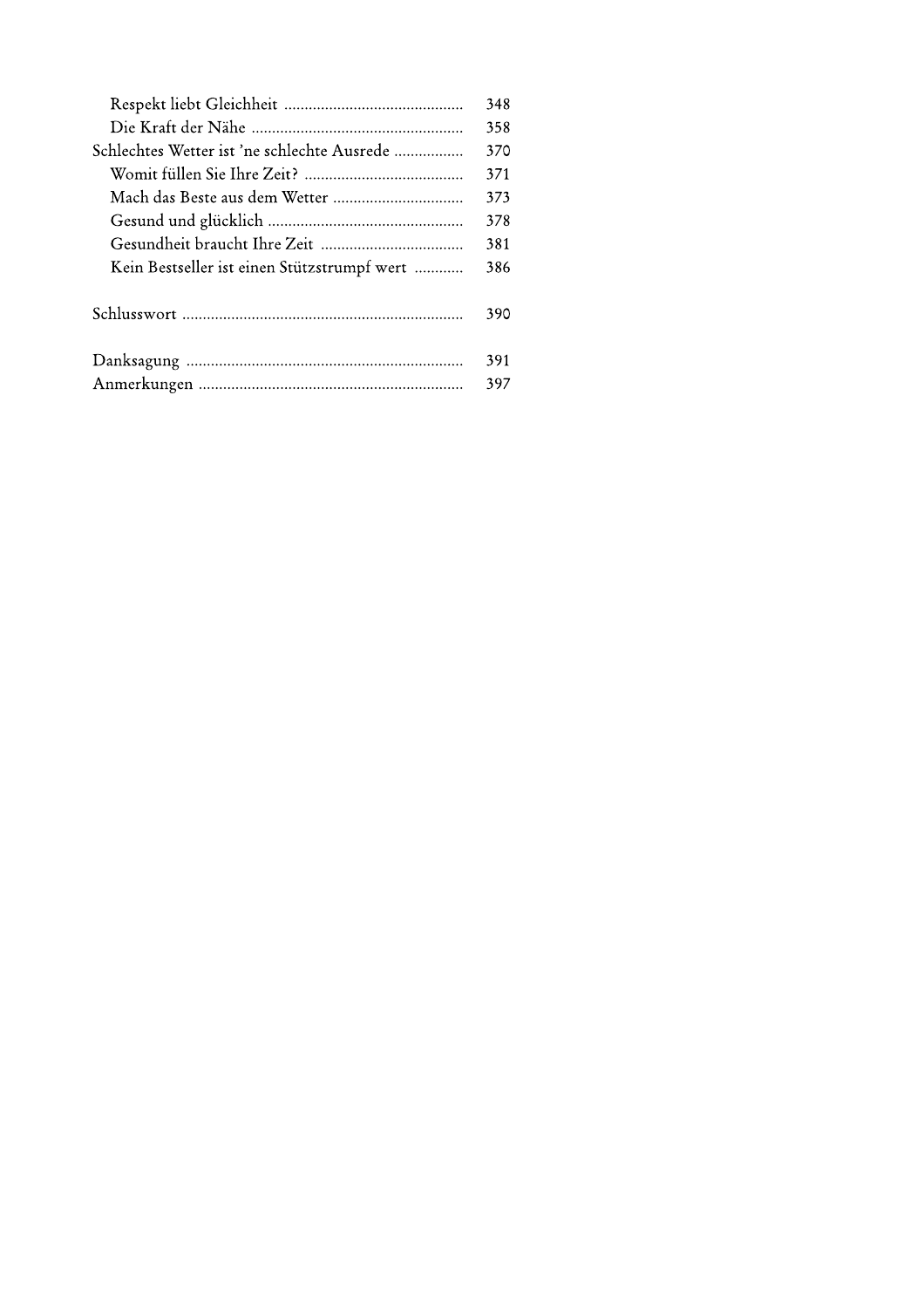## Erfolg ist Leben

Es geht um mehr, als nur darum, Erfolg ist Leben<br>
Es gebt um mehr, als nur darum,<br>
ein gutes Resultat zu liefern.<br>
Es gebt um Menschen mit einem guten Leben,<br>
die zusammen etwas Bedeutungsvolles erschaffen.<br>
Hover, Ingenieur bei Snøhetta Architekten,<br>
Os

Gischt schlägt mir ins Gesicht.

»Alles in Ordnung?«, schreit mir Peter lachend vom Heck seines Motorbootes zu, das er geschickt durch zwei der über 30000 Inseln des Stockholmer Schärengartens steuert, gerade mal zehn Kilometer von Schwedens Hauptstadt entfernt. Sein neon-orangefarbener Bodywarmer leuchtet vor der grau-lila Kulisse aus wildem Wasser und bewölktem Himmel. Es nieselt. Oktoberwetter in Schweden. Ich versuche zum gefühlt 17. Mal, die steife Kapuze meiner gelben Segeljacke zu richten und klammere mich an die Reling des kleinen weißen Bootes mit enorm PS-starkem Außenbordmotor. Mann, ist das kalt! Aber ich hab's ja so gewollt. Schon bei der Planung unseres Fernsehdrehs im letzten Herbst habe ich leidenschaftlich für den Winter plädiert. Wie können Menschen in den nordischen Ländern glücklich sein, wenn es kalt, nass und dunkel ist? Was für eine interessante Ausgangsposition für ein Buch über das glückliche Arbeitsleben in den skandinavischen Ländern. Optimal für mein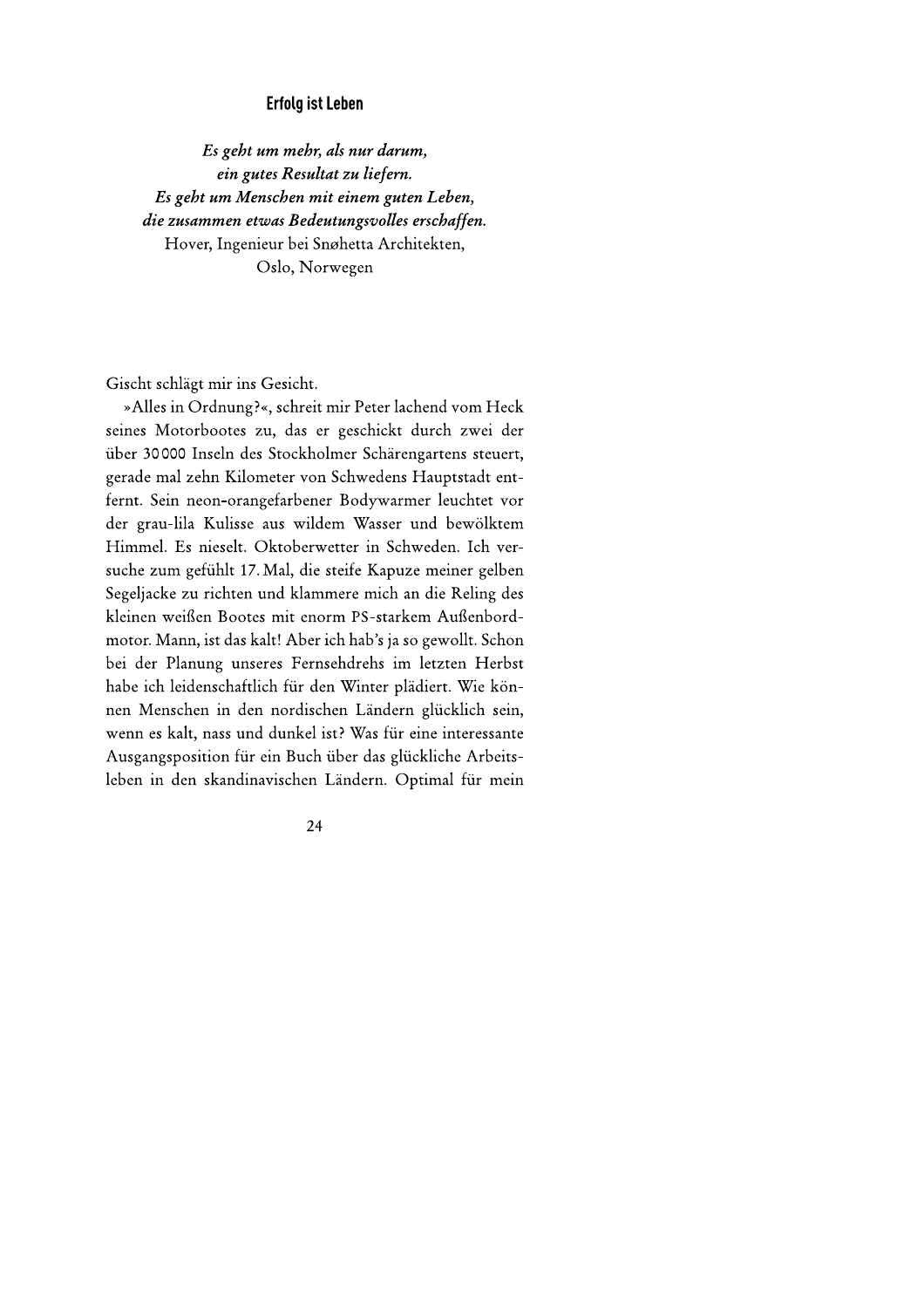Buch: ja. Für mich hingegen gerade weniger. Ich friere wie ein Schneider.

So fühlt sich das also an, wenn sich ein Weichei aus der Stadt auf Forschungsreise in den Norden begibt. Dabei ist Stockholm mit seinen 950000 Einwohnern ja nun auch nicht gerade ein Dorf. Doch irgendwie mag sich bei mir partout kein Großstadtgefühl einstellen. Ob es an den weiten Wasserflächen liegt, die ein Drittel der Stadtoberfläche bedecken? An den dümpelnden Segelbooten und den weiten Brückenbögen, die sich mitten in der Stadt von Schäre zu Schäre spreizen? Diesen für die schwedische Landschaft so typischen Eilanden in sanften, abgerundeten Formen? Wie ein Windhauch verflüchtigt sich dadurch das Gefühl der Enge und Hektik, das großen Städten oft anhaftet. Vielleicht liegt es aber auch an dem ganz eigenen Rhythmus der schwedischen Sprache, der mich hier überall begleitet. Langgezogene Vokale, die sich auf weichen Konsonanten heben und senken, wie eine Yacht auf den sanften Wogen der See ... wie eine Melodie – irgendwie. Vielleicht sollte ich jetzt aber auch einfach mal auf dem Teppich bleiben. Bei aller Romantik ist Stockholm die am schnellsten wachsende Stadt Europas und das zweiterfolgreichste Technologiezentrum der Welt, direkt nach Silicon Valley. Für 1600 Euro Miete pro Monat könnte man im Zentrum gerade mal eine 31-Quadratmeter-Wohnung bekommen, wenn man überhaupt das Glück hat, eine zu finden. »Ja, das ist ein Problem, dem sich die Stadt stellen muss!«, nickt Helmut nachdenklich. Seit 1996 ist er hier Korrespondent des Handelsblatts. Ich treffe ihn ein paar Tage später in einem Hotel auf der Humlegårdsgatan mitten in Stockholm. Groß, schlank und schlaksig schlängelt sich Hel-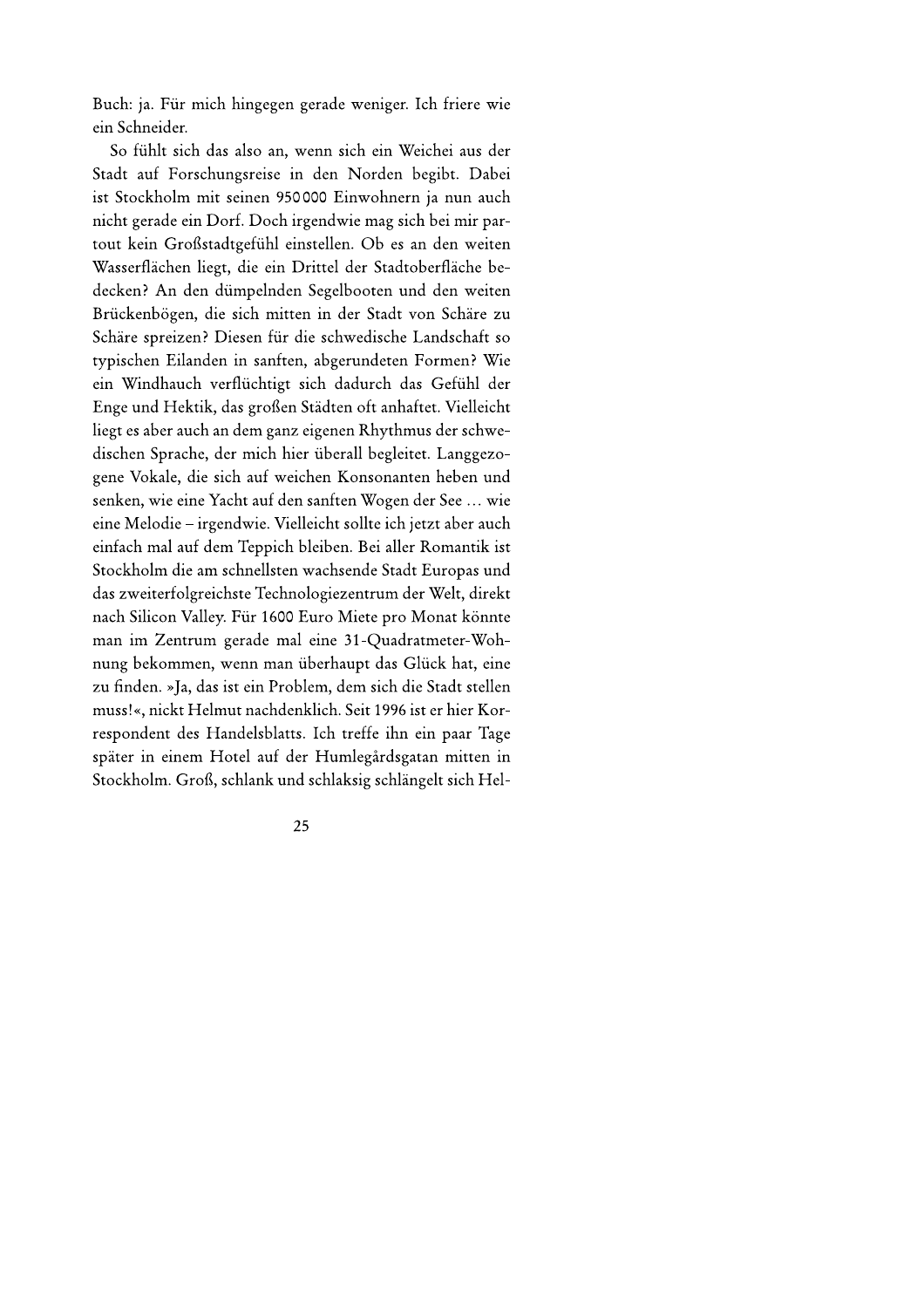mut durch die Drehtür des Hotels. Er kommt ursprünglich aus Hamburg. »Spotify, als Weltmarktführer bei den Musikstreaming-Diensten ...«, Helmut weist über meine Schulter die Straße hinunter, »die sitzen übrigens da hinten um die Ecke ... haben angekündigt, dass sie Stockholm verlassen werden und lieber nach New York gehen. Sie wollen in den nächsten drei bis vier Jahren um die 1000 Leute einstellen und finden keinen Wohnraum.« Auch Schweden kennt das Problem der Landflucht. 80 Prozent der Bevölkerung wohnen in Malmö, Göteborg oder Stockholm. Bei nur knapp zehn Millionen Menschen auf einer erheblich größeren Fläche als Deutschland herrscht im Rest des Landes gähnende Leere. Gerade deshalb hat Helmut sich entschlossen, in Schweden zu wohnen. »Was mir hier am besten gefällt, ist die Natur! Meiner Meinung nach sind die Schären das schönste Segelgebiet der Welt.« Nur mit der Mentalität hat er so seine Probleme. »Obwohl man den Hamburger Fischköpfen ja eine gewisse Kühle und Humorlosigkeit nachsagt, wird das hier noch dramatisch getoppt.« Mein romantisches Schweden-Bild aus Wasser, warmen Farben und Wortmelodien fällt klirrend zu Boden.

Gut, zurück zu Peter. Zurück aufs Boot im Schärengarten, nicht weit entfernt vom Hotel. Peter und ich sind unterwegs zur Arbeit. Es ist schon 9.30 Uhr. Noch 15 Minuten mit dem Auto liegen vor uns, vor zehn Uhr sind wir sicher nicht im Büro. Anscheinend kein Problem, denn Peter weist tiefenentspannt mit einer breiten Geste zur kleinen Insel Storholmen, auf der er mit seiner Frau und 200 anderen Schweden wohnt. Im Winter, wenn die Schärenarme zugefroren sind, fährt er auch schon mal auf Schlittschuhen zur Arbeit. Ich höre förm-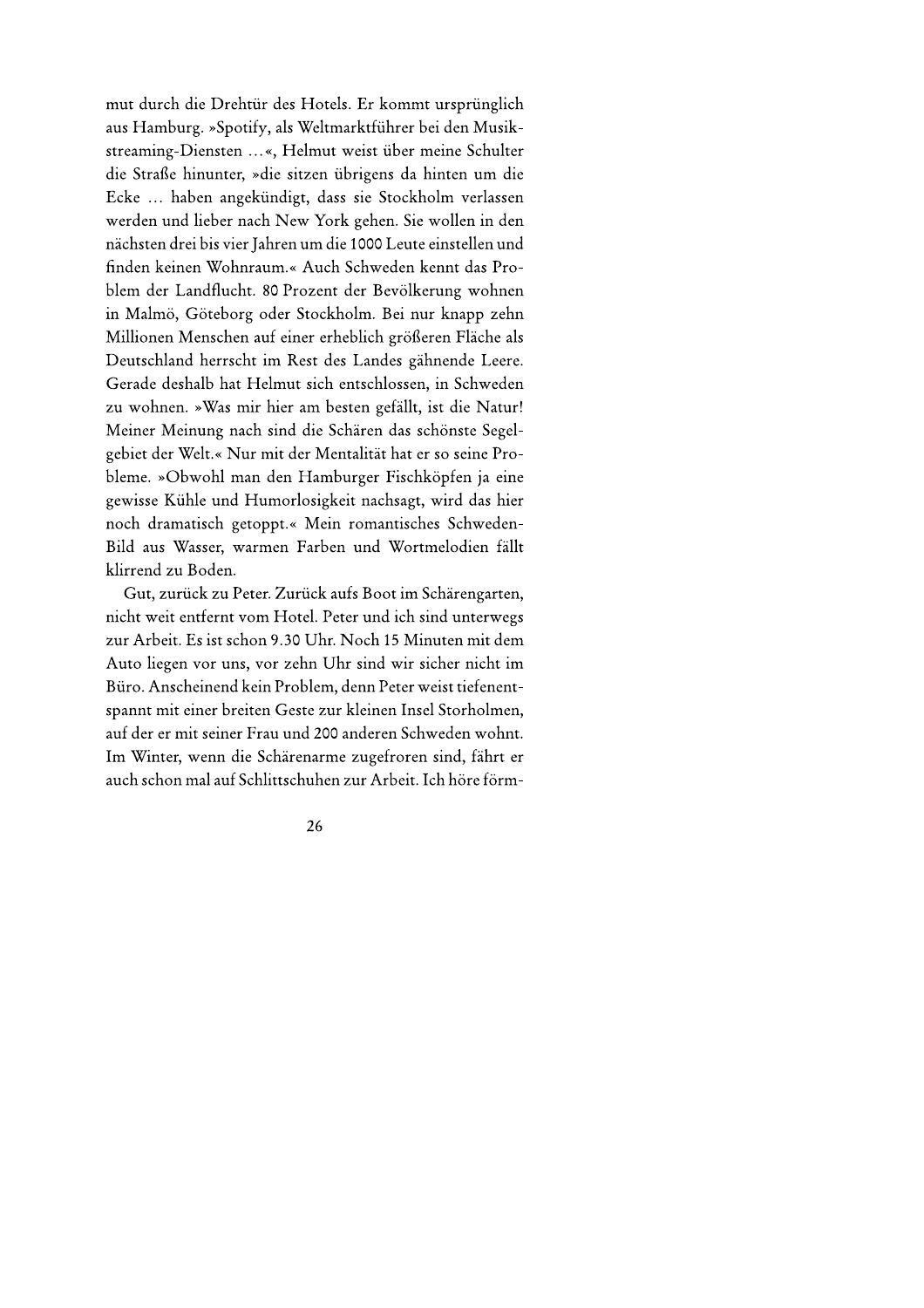lich das leise Kratzen der Kufen, sehe das rosa Morgenlicht auf weiß-blauem Schnee und die Atemwolken an seinen Lippen hängen. So würde ich auch gerne zur Arbeit schlittern!

Besuche ich hier gerade einen alternativen Aussteiger?

Nein, ich würde mal sagen, eher einen ganz normalen Schweden. Vertriebsmanager Asien für ein High-Tech-Unternehmen in Stockholm mit Namen »Tobii«. Dieses Unternehmen entwickelt sogenannte Eye-Tracking-Systeme, die der Bewegung von Augen folgen, damit Menschen besser von Geräten verstanden werden können. »Denn wenn wir sehen, wo du hinschaust, wissen wir, worauf du deine Aufmerksamkeit richtest. Smartphones, Laptops oder Autos wissen dann bereits, was du zu tun gedenkst, bevor du den Befehl dazu gibst«, erzählt er mir am Abend zuvor auf der Terrasse seines Hauses, während mein Blick mit meinen Gedanken im Schlepptau immer wieder abdriftet, hinunter zur Bucht, weit unten in den Felsen. Dort dümpelt sein kleines, weißes Segelboot langsam vor sich hin, während ein schlanker Schärenkreuzer von seinem wahrscheinlich letzten Ausflug vor der Winterpause heimkehrt. Was für ihn Erfolg bedeutet, frage ich ihn nervös mit der Hand wedelnd, als mich eine träge Spätherbst-Wespe an meinem Ohr wieder ins Hier und Jetzt befördert. Na, auf jeden Fall nichts Materielles, lerne ich von dem sympathischen Mittvierziger. »Wir haben einen alten Saab, mit dem wir sehr glücklich sind, und so lange der nicht zusammenkracht, behalten wir ihn. Für uns ist wichtig, wo wir leben. Für uns ist das der Himmel auf Erden. Jeden Abend, wenn wir mit dem Boot zu unserer Insel zurückkehren, ist es, als würden wir in den Urlaub fahren. Der ganze Stress fällt einfach von dir ab, und ich denke, das ist Erfolg.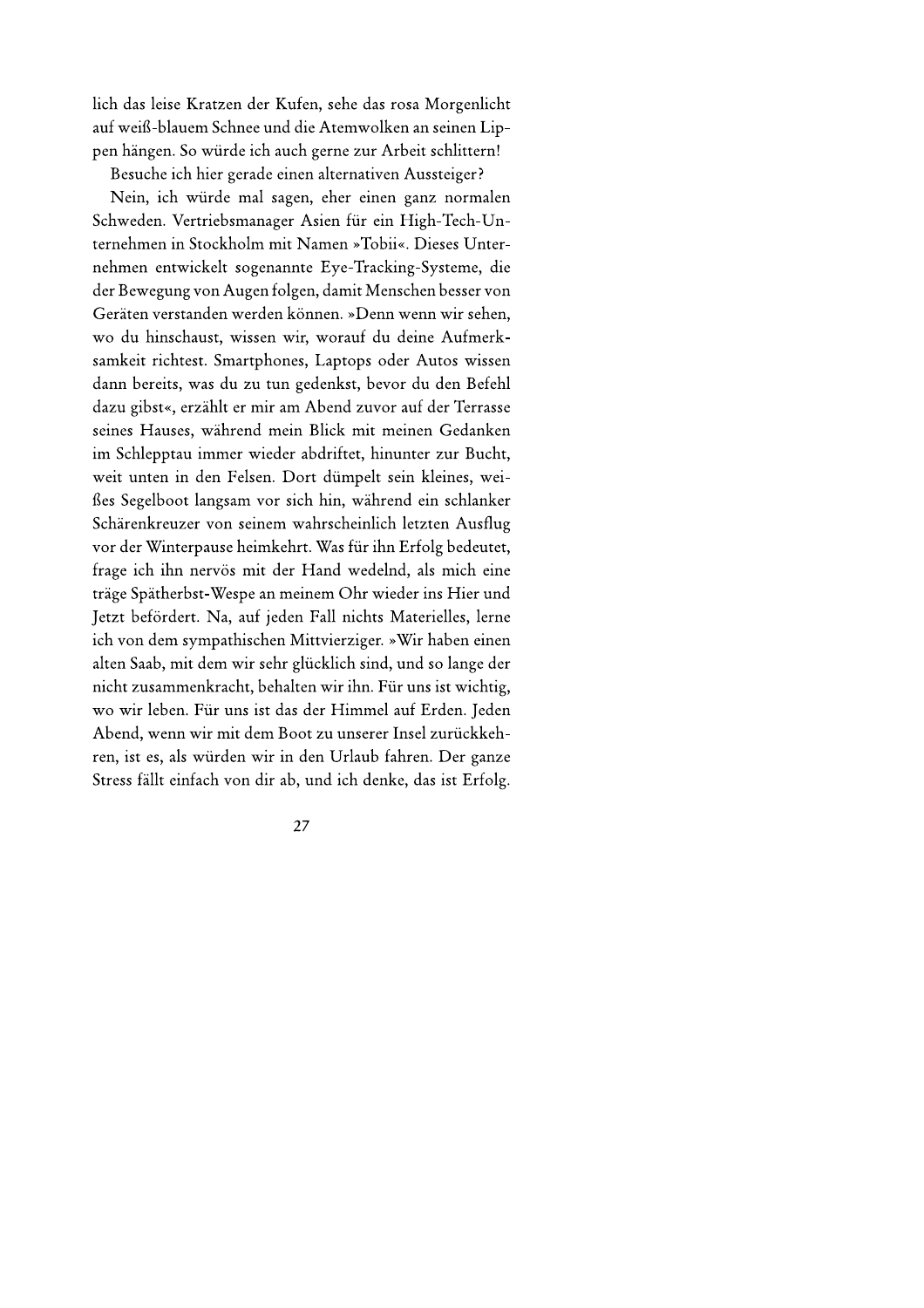Das macht uns glücklich. So zu leben ...« Peter lächelt mich an. »Für mich und meine Frau ist das ein großer Erfolg, der hoffentlich so lange andauert, wie wir leben.«

Willkommen in Skandinavien, in Schweden, Norwegen und Dänemark, den Ländern, in denen Erfolg Leben ist. Und das heißt für die Schweden das Recht auf vier Wochen Sommerurlaub am Stück, für die Norweger Freitagmittag ab auf die Sommerhütte oder in den Schnee, und auch Dänemark ist im Sommer wenigstens drei Wochen lang wie ausgestorben, weil es sich gar nicht erst lohnt, zur Arbeit zu gehen, wenn rundherum eh kein anderer da ist. Wer sich fragt, wo die alle sind? Nun, sie machen sich die Welt, wie sie ihnen gefällt. Frank, der deutsche Controller bei Tobii und Kollege von Peter grinst breit, als er in die Herbstsonne blinzelt: »Die Norweger sagen, sie seien das faulste Land der Welt, und die Schweden sagen, sie seien das zweitfaulste. Und das stimmt, das Tempo ist hier schon ein wenig niedriger.« Wie auch in Dänemark, so erzählt mir der deutsche Unternehmensberater Jörg später. Die nenne man hier die Italiener des Nordens. Komme ich heute nicht, komme ich morgen.

Das kann ja kein gutes Ende nehmen! Sollte man meinen. Doch das Gegenteil ist der Fall: Wirtschaftlich stehen diese Länder sehr gut da. Ganz weit vorne im weltweiten Vergleich. Und da muss auch Jörg passen: »Die Dänen sind ja trotzdem unheimlich effektiv.« Konstantin, vor Jahren aus Deutschland nach Schweden eingewandert, zuckt nur kurz mit den Schultern: »Man lebt sein Leben, man kann seinen Sommer genießen, man hat Zeit für die Familie, und parallel ist man erfolgreich im Job.«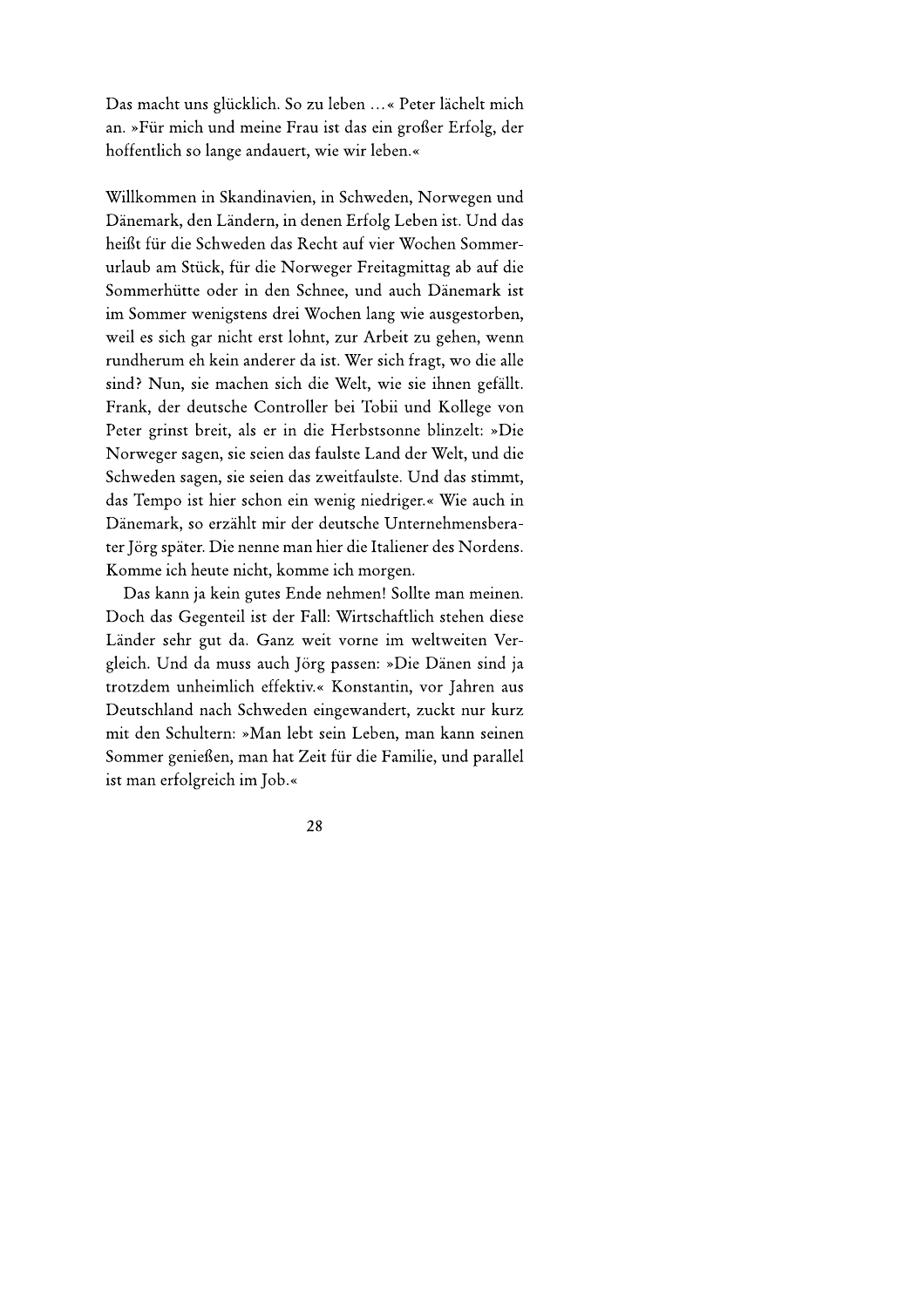Und auch die Norweger heben nur kurz die Augenbrauen. Wo ist das Problem? Sie bekommen doch alles prima hin. Und zählt letztendlich nicht das Ergebnis? Darum geht's doch. Tatsächlich, wer in Skandinavien investiert, ist schlau und profitiert von wachsenden Kursen. Die Skandinavier haben stabile politische und wirtschaftliche Rahmenbedingungen, ein hohes Bildungsniveau und Zugang zu den neuesten Technologien. So rief z.B. das Weltwirtschaftsforum Schweden Anfang 2017 als bestes Land in, na ja, allem aus. Die Liste des Wirtschaftsmagazins Forbes »Best countries for doing business« wird weltweit von Schweden angeführt, aber auch Dänemark und Norwegen landen hier auf Platz 6 beziehungsweise auf Platz 9. Wir auf Platz 21. Im »Global Competitive Report« finden Sie alle nordischen Miniländer zusammen mit Deutschland auf den ersten zwölf Plätzen. Und beim Europäischen Innovationsanzeiger, der jährlich von der Europäischen Kommission veröffentlicht wird, nimmt Schweden erneut die Führungsposition in der EU ein. So, jetzt höre ich aber auf.

Denn dabei vergisst das nordische Trio vor allem eines nicht: das Leben in vollen Zügen zu genießen. Die Schweden, Dänen und Norweger leben in den Ländern mit der höchsten Lebensqualität und den glücklichsten Menschen der Welt. Ist das Magie? Nun, wenn man die Presse und den Büchermarkt anschaut, ganz klar: ja. Die erfolgsverwöhnten Wikinger stehen wie kein anderes Volk im Fokus der positiven Aufmerksamkeit. Und immer wieder fragt man sich: Verflixt! Wie machen die das nur?

Nun. Sie gleiten abends nach der Arbeit mit Kopflicht auf Langlaufskiern durch dunkle Wälder, schmieren morgens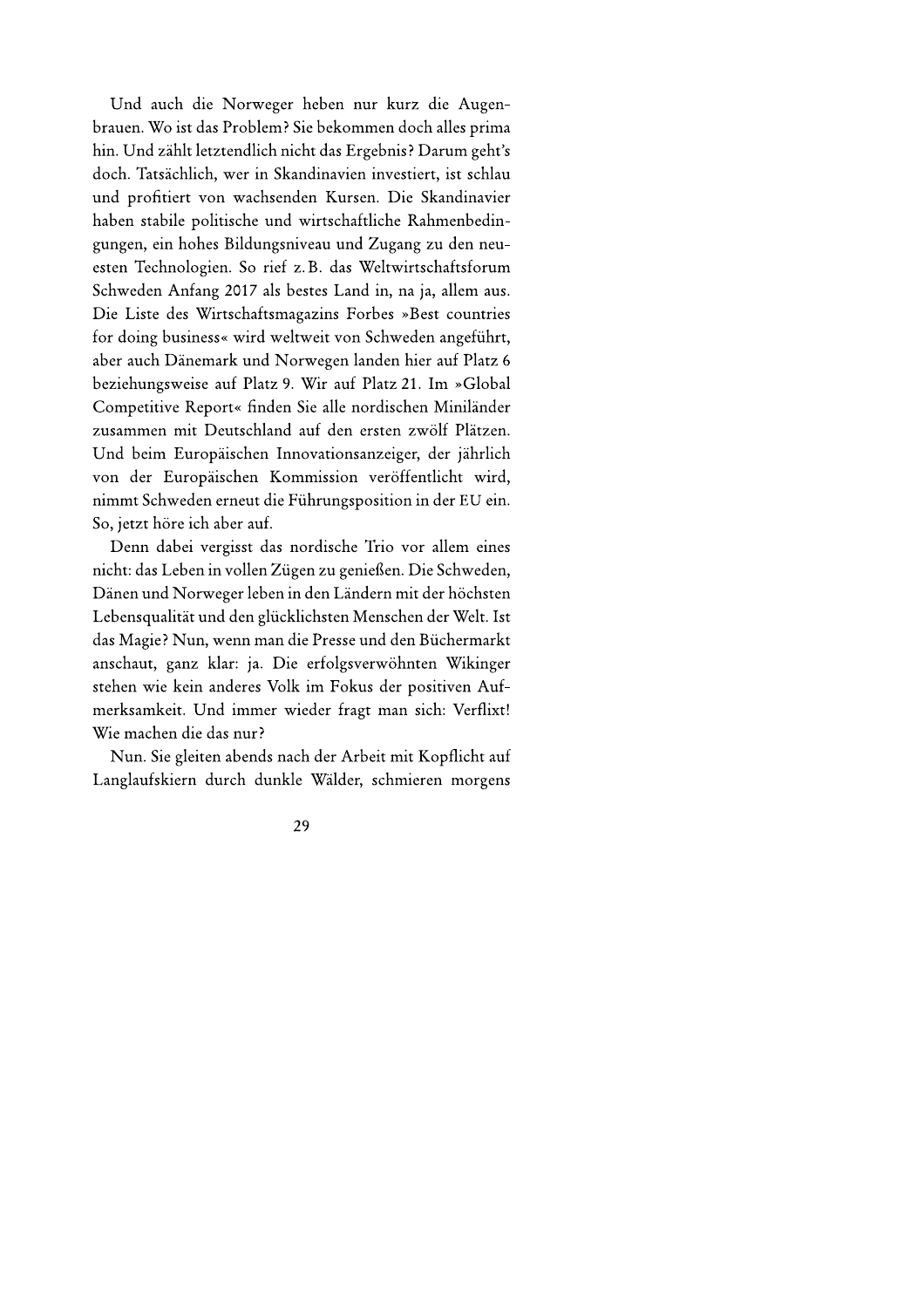in Ruhe mit den Kindern braunen Käse oder Fisch-Ei-Paste aufs Smørrebrød, gehen in der Mittagspause eine Runde joggen und holen die kleine Lotta um drei aus der Kita ab leben, das hat in diesen Ländern eindeutig Priorität und deshalb sollen Arbeitsplätze Orte sein, die dazu beitragen, ein glückliches Leben führen zu können.

## Glück ist eine Lebensentscheidung

»HANNOVER. An der Spitze der TUI Deutschland bahnt sich ein Wechsel an: Christian Clemens, seit 2012 Vorsitzender der Geschäftsführung, hat mitgeteilt, dass er seinen Vertrag nicht verlängern wird.« So titeln die Zeitungen Ende 2014. Unter Christians schwedischer Führung waren die finanziellen Ergebnisse des Geschäftsjahres 2013/2014 so gut wie nie zuvor und sind auch nach seinem Weggang bisher nicht mehr erreicht worden. Warum also gehen? »Er möchte Ende 2015 mit seiner Familie nach Schweden zurückkehren, damit die Kinder dort zur Schule gehen können«, so die offizielle Erklärung, die so manchen fassungslos zurücklässt.

Christian hingegen lächelt nur sein liebenswertes Lächeln, als ich neben ihm auf den Stufen am Rande des Fußballplatzes auf der Insel Lidingö bei Stockholm sitze und in die Herbstsonne blinzle: »Ich denke, ein großer Unterschied zu Schweden ist, dass für den Deutschen die Arbeit und seine Position im Arbeitsprozess sehr wichtig sind. Ich bin eine Führungskraft, das ist ein bisschen meine Identität. In Schweden ist meine Position nicht meine Identität«, so sinniert der Mitte 50-Jährige im dunkelblauen Trainings-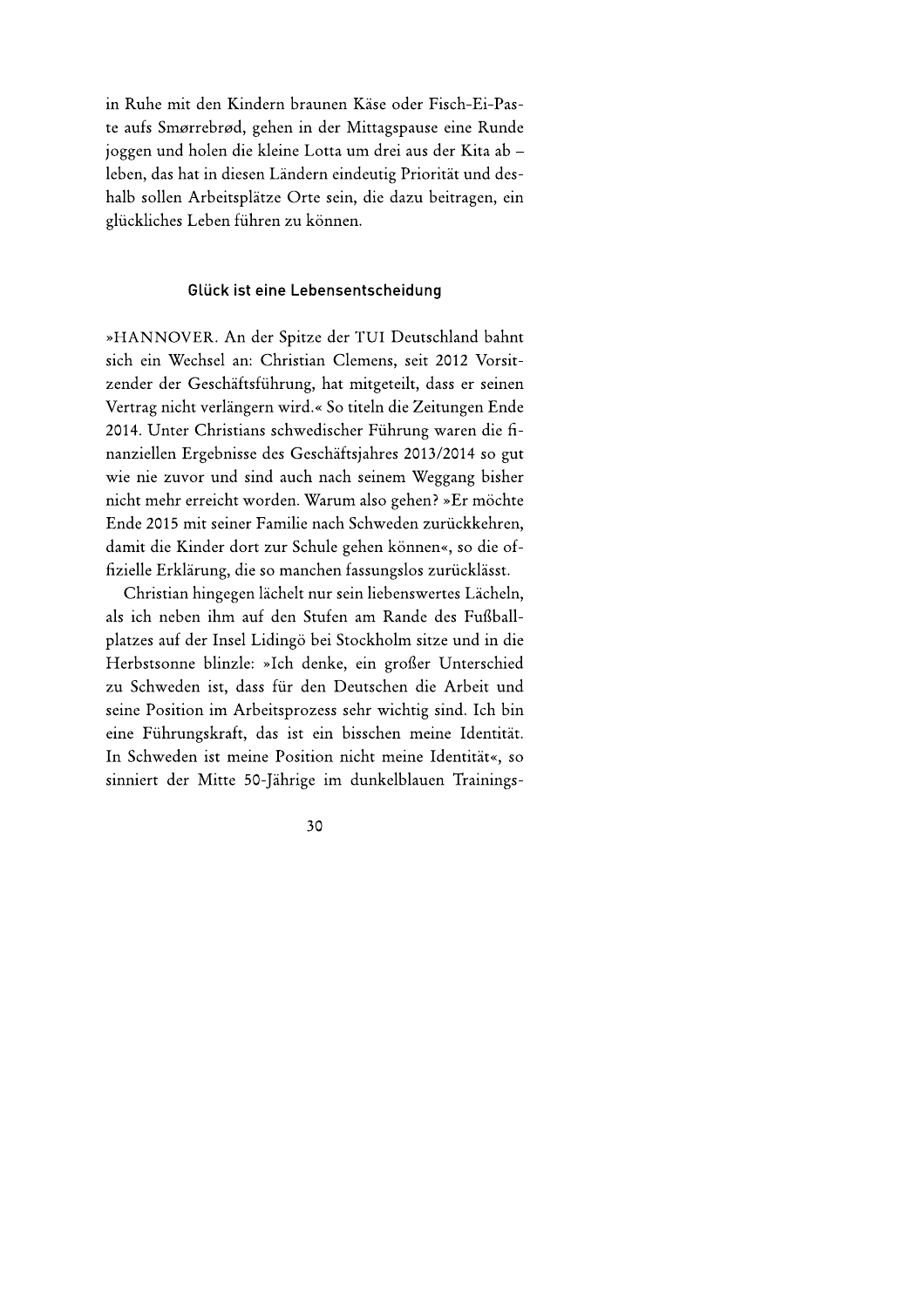anzug in charmant unperfektem Schwedendeutsch während unserer Filmaufnahmen an einem diesigen Samstagmorgen. »Meine Identität ist, was ich als Christian bin, was ich hier mache beim Fußballtraining, was mich in der Freizeit interessiert, meine Familie und meine Arbeit. Es gibt so viel mehr Komponenten in Schweden, die mich glücklich machen!« Doch in Deutschland stehe der Erfolg oft über allem. »Und wenn du dann Karriere machst, dann bedeutet das unterwegs nur Arbeit und zu Hause nur schlafen.« Der ehemalige Vorstandsvorsitzende von TUI Deutschland und Zentraleuropa hat das selbst erlebt. »Ich habe drei Jahre lang kaum meine Familie gesehen. Ich glaube, hier in Schweden harmonieren Arbeit und Freizeit ein bisschen mehr als in Deutschland, wo es große Unterschiede zwischen dem Arbeitsmenschen Christian und dem Privatmenschen Christian gab.« Gedankenvolles Nicken. Wir verfolgen beide das Fußballspiel seiner kleinen Tochter Inez.

Es gibt also keine Work-Life-Balance, denn wer arbeitet, lebt auch. Das lässt sich nicht trennen. Und Christian ist Christian, der jetzt gerade den Ball prüft, den ihm ein kleiner blonder Engel mit Zöpfen und Knieschonern reicht. Und haargenau den gleichen Christian besuche ich nochmals Monate später zum offiziellen Interview für dieses Buch in seinem Büro in Bromma, wo er inzwischen der Geschäftsführer der schwedischen Fluglinie BRA geworden ist. Immer noch derselbe Christian. Wir führen nur ein Leben, wie wir auch nur ein Mensch sind, der sich einfach an unterschiedlichen Orten befindet. Mit seinen Ängsten, Stärken, Freuden, Unsicherheiten und Träumen. »Ich will authentisch sein als Führungskraft. Ich will nicht eine Rolle an meinem Arbeitsplatz spielen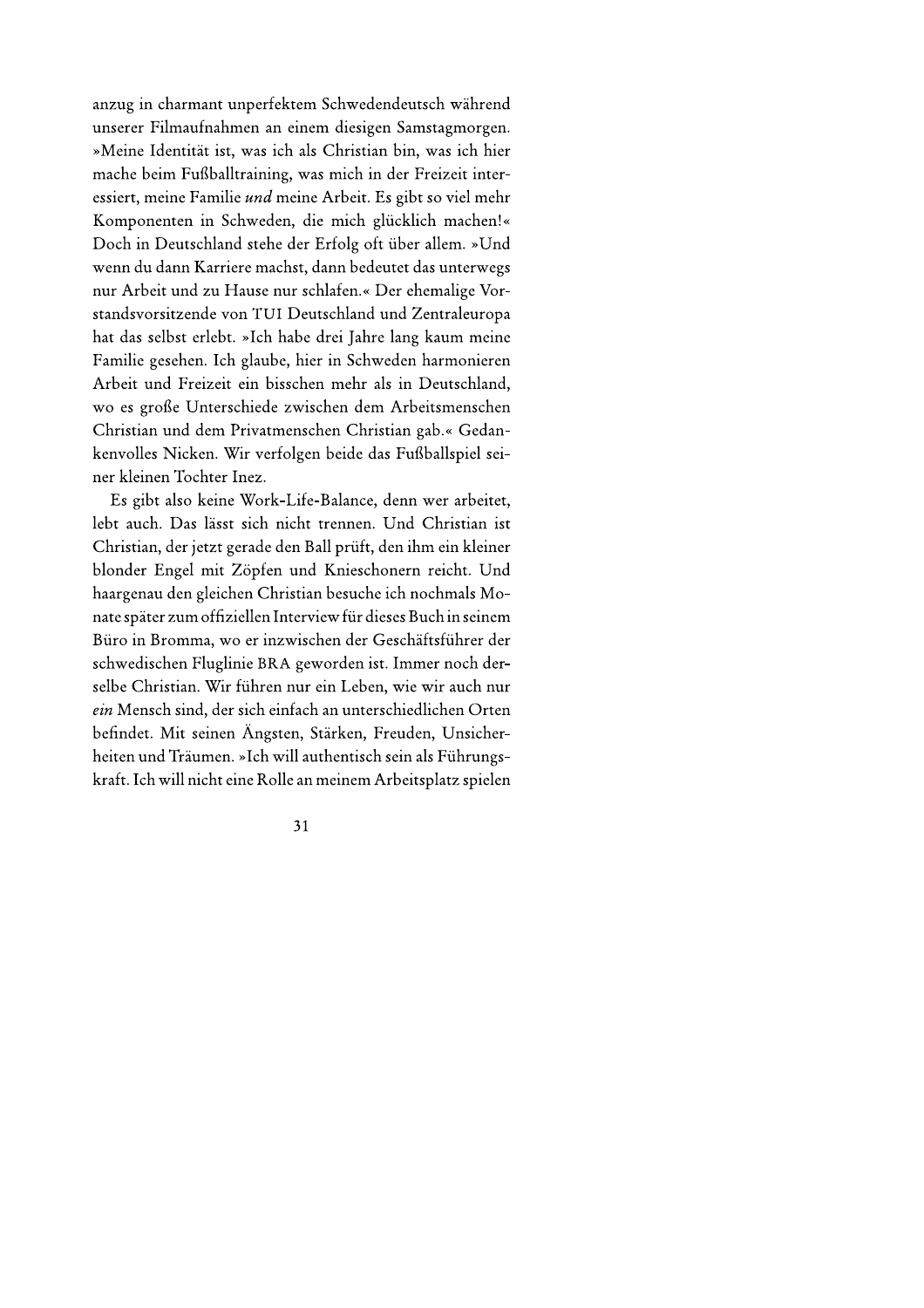und eine andere zu Hause.« Im Norden bleiben Menschen heil, weil sie beides geschickt in Einklang bringen. Dann sind Work und Life keine Gegensätze mehr, sondern zwei Bereiche, die einander ergänzen. Und das gelingt den Skandinaviern recht gut, wie Sie später erfahren werden. Kein Wunder also, dass die Skandinavier die glücklichsten Menschen sind, denn dort leben auch die glücklichsten Mitarbeiter.

Hover und Robert, der eine Ingenieur, der andere Architekt, fläzen sich vor mir auf einer Sofakomposition mitten in der Fabrikhalle des Architekturbüros Snøhetta an einem Fjord am Rande Oslos. »Es geht darum, mit Menschen gemeinsam ein gutes Leben zu haben und zusammen etwas Bedeutungsvolles zu erschaffen. Und ein gutes Leben umfasst mehr als nur die Stunden, die du auf der Arbeit verbringst. Es zählen alle 24 Stunden.«

Und während dieses gesamten Lebens sollten Menschen glücklich sein. Nur, warum eigentlich? Ich gebe das mal weiter an meinen Architekten.

Robert lächelt mich etwas stutzig an, als ob er sich fragen würde, ob diese blonde Deutsche hinter der Kamera das jetzt wirklich ernst gemeint hat. Zögerlich antwortet er: »Glücklich zu sein ist der Sinn des Lebens, oder?« Hover kommt ihm resolut zur Hilfe: »Das ist der Sinn des Lebens!« »Ja, glücklich zu sein ...«, vervollständigt Robert den Satz.

Wie negativ, kritisch oder in Ihren Augen realistisch Sie auch sein mögen, Sie werden, wie jeder in meinem Vortrags-Publikum, bei derselben Frage die Hand heben. Stellen Sie sich vor, Sie säßen am Ende Ihres Lebens am Ufer eines Sees und würden auf Ihr Leben zurückblicken: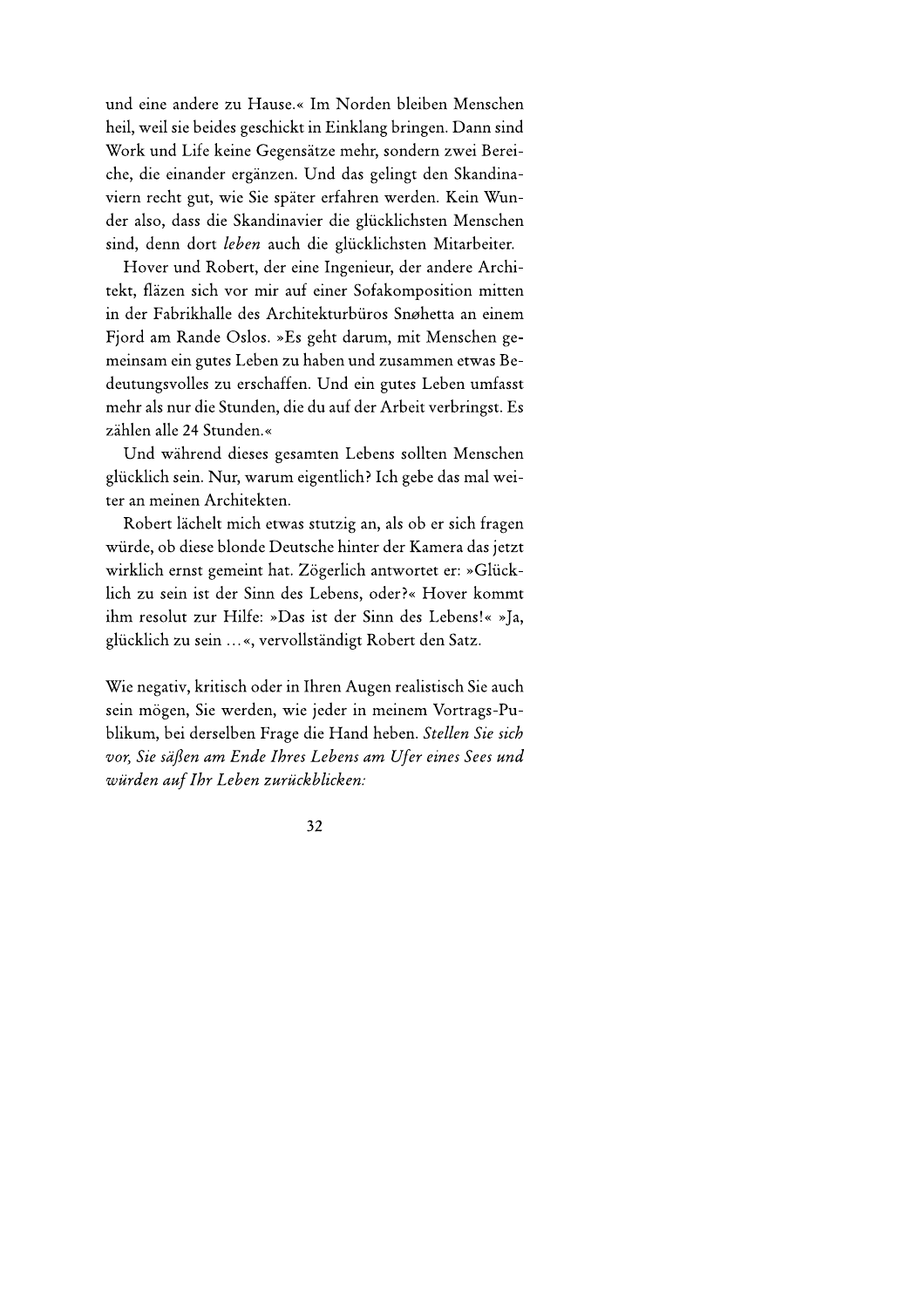Wer von Ihnen möchte dann ein unglückliches Leben gehabt haben?

Wer von ihnen ein glückliches? Und wer von Ihnen gar keines? -

Wenn Sie später auf ein glückliches Leben zurückblicken wollen, dann ist das Ihr Ziel. Wenn Ihnen also etwas missfällt, dann ändern Sie etwas, wie Christian oder all die anderen draufgängerischen Eislochhüpfer, die, wie Sie ab Seite 138 verstehen werden, den Norden bevölkern. Denn »glücklich auf der Arbeit zu sein, ist ein absolutes Muss«, so Sissl, eine quirlige Radsportlerin mit einigen Weltrekorden auf dem Buckel, die jetzt das Personal bei Siemens in Oslo anspornt: »Wenn du nicht glücklich bist, klappt es auch auf der Arbeit nicht. Wenn ich schlecht drauf bin, dann sollte ich an manchen Tagen besser zu Hause bleiben. Dann bin ich wenig produktiv, plus, dass ich auch einen schlechten Einfluss auf meine Umgebung habe! Das geht gar nicht!«

Es gibt immer eine Alternative zum Jammern. Tonje, die Osloer Personalleiterin, Mutter zweier Kinder, nickt zustimmend: »Ich laufe hier nicht herum und beschwere mich über Dinge. Entweder änderst du etwas, oder du akzeptierst es. Und das reduziert meinen Stresslevel schon enorm. Das wäre also schon mal ein Glückstipp für Deutschland.«

Glück ist eine Entscheidung. Jeden Tag wieder aufs Neue. Denn gar kein Leben zu haben, anstelle eines glücklichen, ist grausam. Menschen aus dem Norden möchten deshalb auch auf der Arbeit das pralle Leben spüren. Und glücklich sein. 24/7. Weshalb sollten wir diesen Anspruch an der Pforte abgeben? Für die Dänen, so munkelt man, sei es schon bei-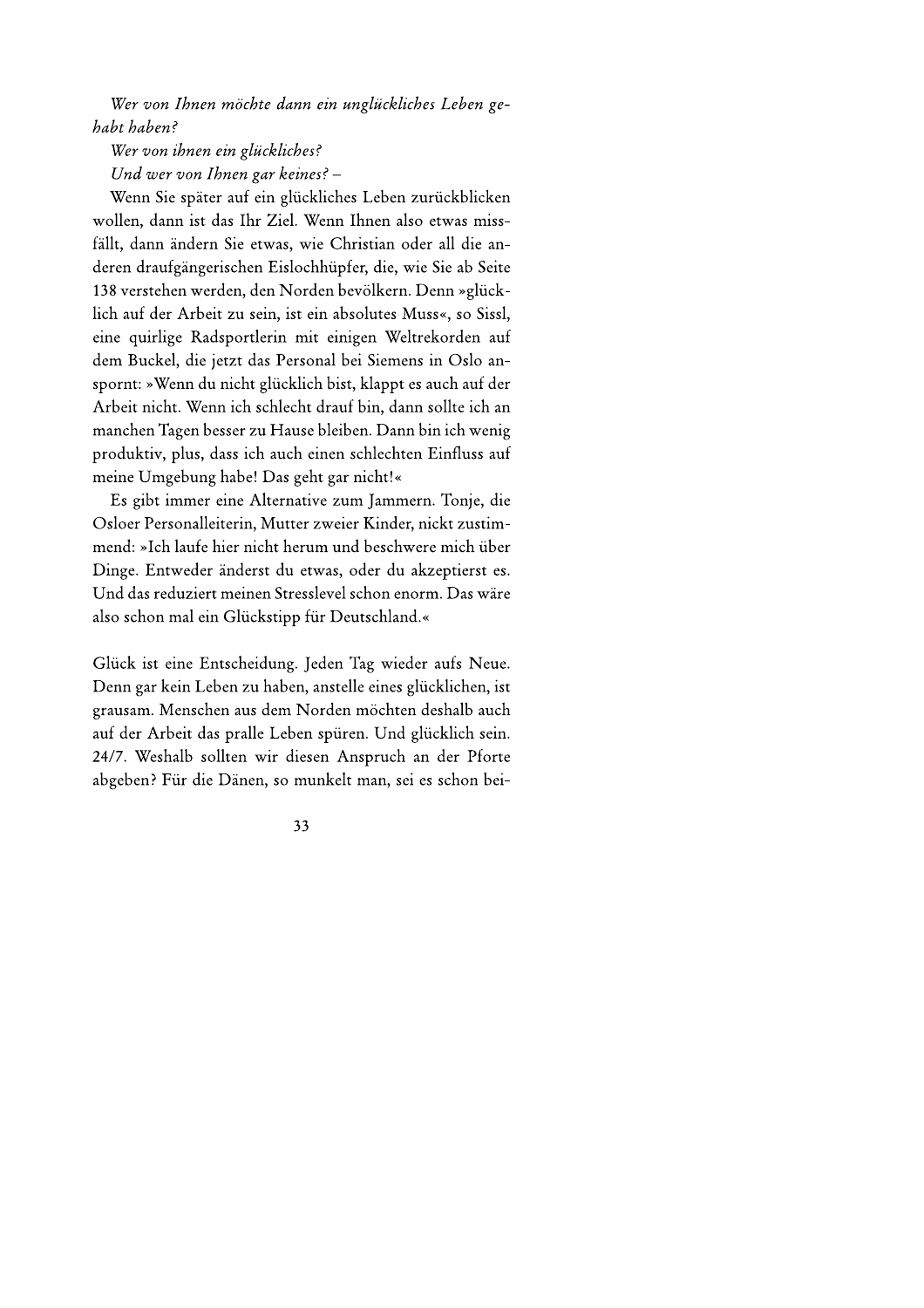nahe ein Grundrecht, auf der Arbeit glücklich zu sein. Wer dort keinen Spaß hat, geht beleidigt nach Hause. »Ich glaube, die Dänen wollen glücklich sein! Auch, wenn wir mal nicht glücklich sind. Wenn wir jemanden treffen, dann möchten wir nicht darüber reden, dass wir einen Scheißtag haben. Nicht, weil wir wollen, dass es so aussieht, als ob immer alles schön ist, sondern, weil wir uns weigern, unglücklich zu sein. Wir lassen es nicht zu!« Lachend wirft Wibeke, die fröhliche Frau Ende 40, die ich in Kopenhagens frühnebligen Straßen auflese, ihre lange rote Mähne nach hinten, während ihr kleiner weißer Hund an der Leine zuckelt. Sie weist spontan auf eine Gruppe Jogger, die sich just in diesem Moment ein paar Meter weiter zum Morgenlauf trifft. »Schau dir diese Leute an. Sie laufen und sie schwitzen, aber sie lachen, wenn sie miteinander reden.« Und dann hechten sie an uns vorbei und grauenhaftes Gekläffe von Wibekes Wollknäuel lässt mein Trommelfell unter meinen Kopfhörern gefährlich erzittern. Ein Ruck an der Leine beendet meine Folter. »Wir wollen einfach aus dem Vollen schöpfen: Iss das Leben! Wir sind ein kleines Land, wir können uns nicht einfach hinhocken und uns beschweren. Wir wissen, dass wir uns ein wenig bewegen müssen.«

Also bewegen Sie sich.

Glücklich auf der Arbeit zu sein, ist kein Luxus, sondern das Wichtigste überhaupt, für das Wohlbefinden der Gesellschaft, das Unternehmensresultat und für die Menschen, die dort täglich ihre Zeit investieren.

Auch die deutsche Politik erklärt in ihrem »Bericht der Bundesregierung zur Lebensqualität in Deutschland«<sup>3</sup> stolz, dass der Großteil der Erwerbstätigen in Deutschland seit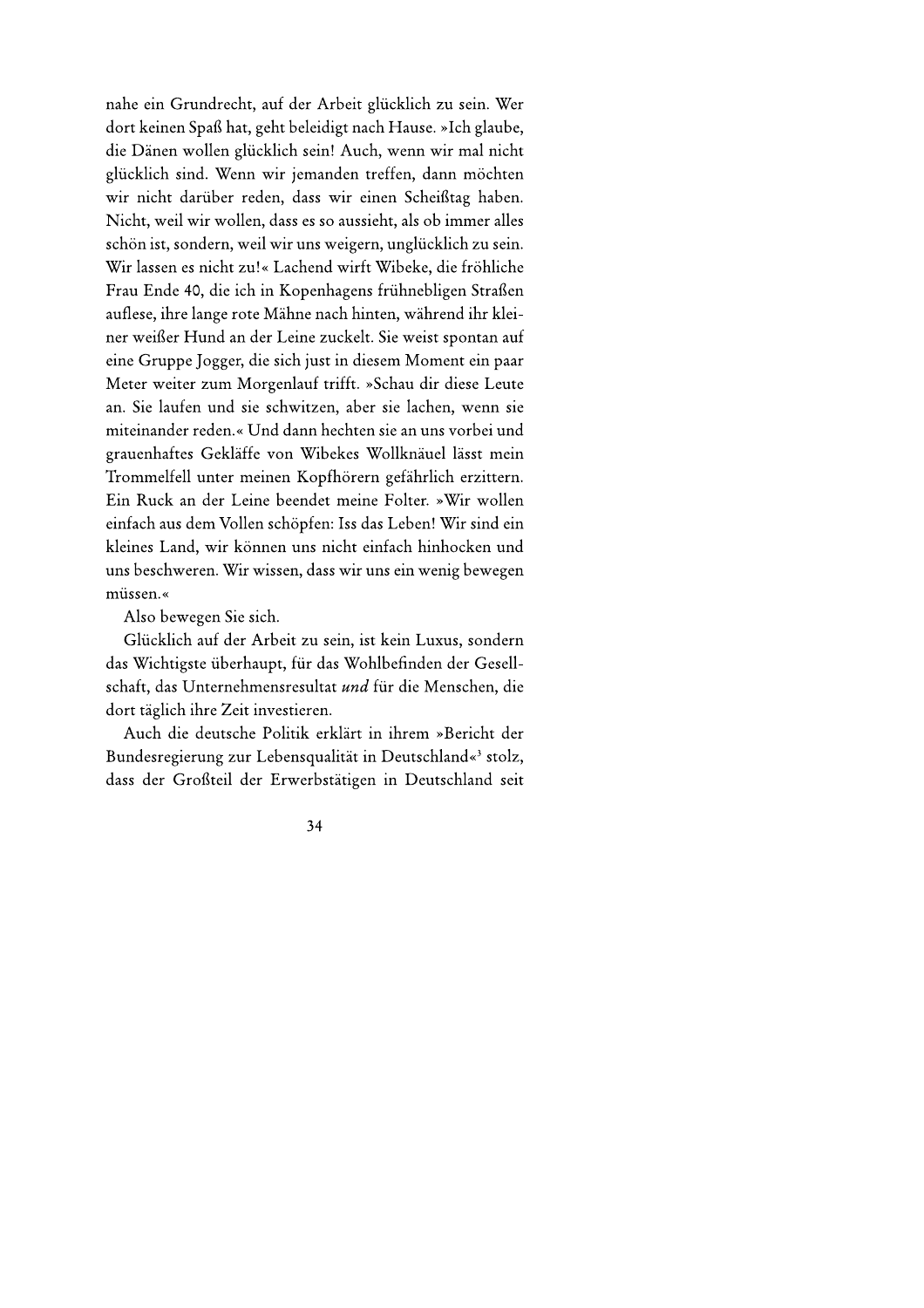25 Jahren konstant mit seiner Arbeit zufrieden ist. Die durchschnittliche Zufriedenheit auf einer Skala von 0 (sehr unzufrieden) bis 10 (sehr zufrieden) liegt bei sieben Punkten. Nun ja. Die Frage »Wie glücklich bist du mit deinem Job auf einer Skala von 0 bis 10?« habe ich während meiner kleinen Forschungsreise auch regelmäßig gestellt. Eine 7 ist mir aber nur selten untergekommen. Das Glücksniveau der von mir Befragten lag indes bei acht bis neun Punkten. Mensch, minimal zwei Traumhochzeiten verpasst!

Wie konnte das passieren?

Vielleicht liegt es daran, dass in Deutschland Glück im Leben wie auf der Arbeit nur eine Nebenrolle spielt. Ein nettes Add-on, etwas Erstrebenswertes sicherlich, aber oft nicht umsetzbar. Sie wissen schon, die Chefs, die Kollegen, die Strukturen, die Politik, die Kinderbetreuung. Habe ich etwas vergessen? Tja, kann man nichts machen. »Wir hatten jetzt zu Silvester eine Gruppe von Freunden aus Deutschland zum Skifahren zu Besuch. Und da denkst du dann, die haben eigentlich so viel weniger von ihrem Leben«, so Kerstin, nachdenklich ins graue Nass auf Oslos Straßen starrend. Seit 2000 hat die Deutsche mit ihrem Mann und ihren Kindern bereits an verschiedenen Orten der Welt gelebt. Nun hat sich die Familie ganz bewusst dazu entschieden, in Skandinavien zu bleiben, anstatt nach Tokio überzusiedeln. »Das sind alles gestandene super-karriere-fokussierte Menschen, die eigentlich schon so viel erreicht haben, und nur so wenige sagen, So, jetzt ist mal gut, jetzt genieße ich mal.« Der Ober bringt uns einen zweiten Latte Macchiato, und Kerstin rührt gedankenverloren im Milchschaum herum, bevor sie fortfährt: »... Dieser extreme Druck, der von den Firmen kommt ... aber auch von